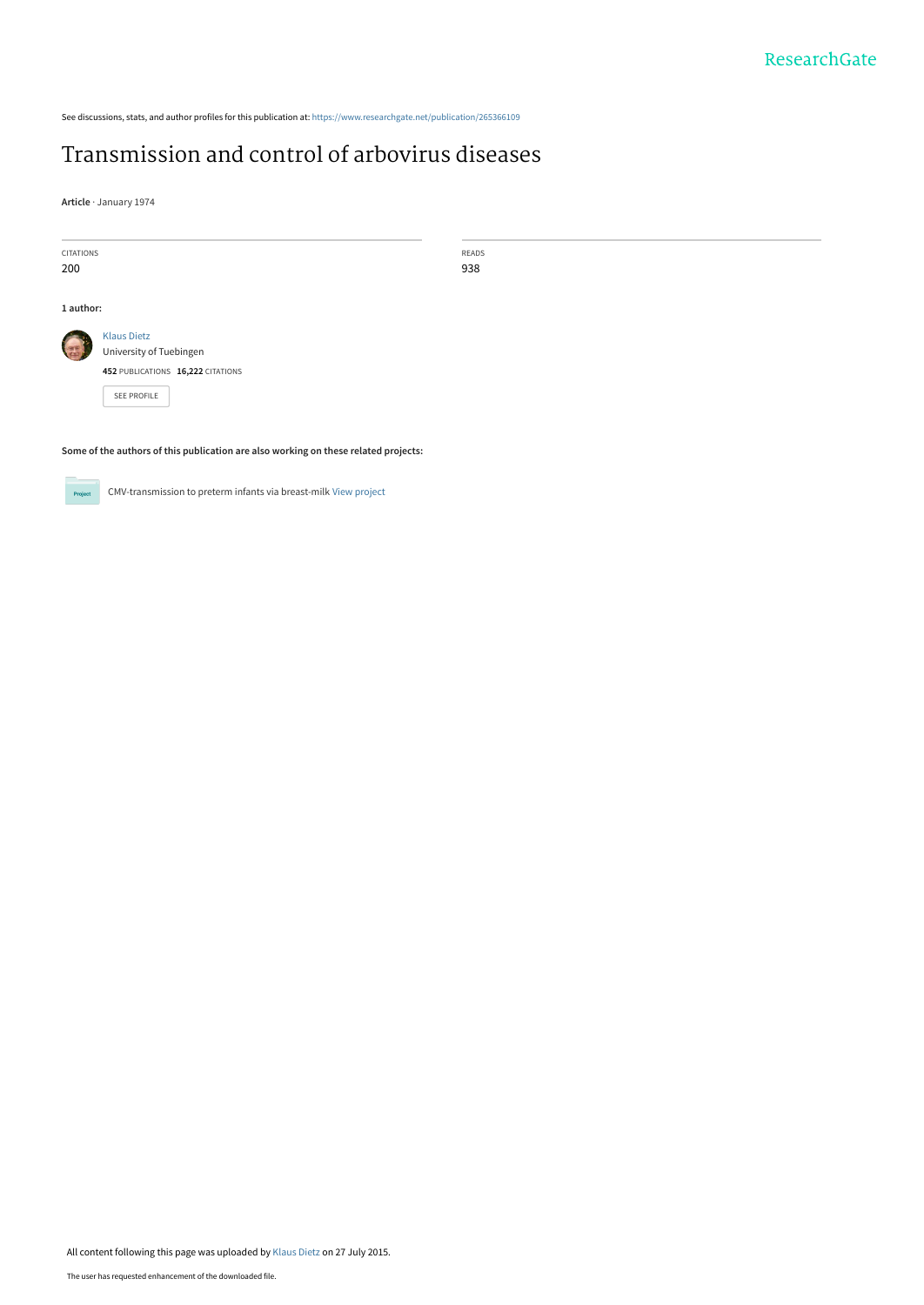Jo'-( - 121 Eprocessinocom) 1 11<sup>'</sup><br>Ed: D. Ludwig K.L. Cooke *EJ.· 'b* GAcl Wo*J* <sup>I</sup> *Pt*   $|C_\cdot L_\cdot|$  $S/AH$  PhiCadelphia

Transmission and Control of Arbovirus Diseases

K. Dietz\* (1975)

#### Introduction

The present paper is a survey of mathematical models and problems in relation to arbovirus diseases. This class of diseases is caused by arthropod-borne viruses whose primary hosts are vertebrates, but whose development cycle involves multiplication within the vectors by which they are transmitted. Many of these viruses are maintained as endemic in wildlife. But sometimes severe epidemics in human or domestic animal populations may occur. Examples are yellow fever, dengue, St. Louis encephalitis, Japanese encephalitis, tick-borne encephalitis, to name just a few. A concise review is given by Simpson (1972).

Most of the mathematical theory of communicable diseases has been more or less explicitly concerned with those. virus infections which produce lifelong immunity. The relevant model is usually referred to as the "general epidemic" (Bailey, 1957). Many results of this theory are immediately applicable to arbovirus diseases. In the following we shall deal with some problems that are either peculiar to arbovirus diseases or have not yet been adequately dealt with for any virus disease.

#### The epidemic threshold

Section 4.4 of Bailey (1957) discusses a model of Kermack and McKendrick for the spread of an epidemic by a vector. Using the same notation, let x, y,z denote the number of susceptibles, infectives and immunes in the human population, respectively. Let  $x'$ ,  $y'$ , and  $z'$  be the number of susceptibles, \* Health Statistical Methodology, World Health Organization, 1211 Geneva 27, Switzerland.

#### TRANSMISSION AND CONTROL OF ARBOVIRUS DISEASES

infective and removed vectors, respectively. (The vectors for arboviruses do not develop immunity. Their infective period is terminated by their death.) Bailey gives the following system of differential equations:

$$
\frac{dx}{dt} = -\beta xy', \qquad \frac{dx'}{dt} = -\beta' x' y
$$
  

$$
\frac{dy}{dt} = \beta xy' - \gamma y, \qquad \frac{dy'}{dt} = \beta' x' y - \gamma' y' \qquad (1)
$$
  

$$
\frac{dz}{dt} = \gamma y, \qquad \frac{dz'}{dt} = \gamma' y',
$$

where  $\beta$ , $\beta'$  are contact rates and  $\gamma$ , $\gamma'$  are removal rates. Let n and n' denote the size of the human and vector population, respectively. Bailey shows that the product nn' has to be greater than the product oo' of the relative removal rates  $p = \gamma/\beta$  and  $p' = \gamma'/\beta'$  in order that a small introduction of infectives (either humans or vectors) into a susceptible population causes an epidemic. A stochastic analogue of this threshold theorem for vector epidemics has been given by Bartlett (1964) and Griffiths (1972).

We shall now discuss the applicability of this model to the spread of arboviruses by mosquitos in one vertebrate host population P. For this we have to examine in some more detail the assumptions with respect to the contact rates between individuals of the two populations involved. Let us take the infection rates of susceptible vertebrates, i.e. ßxy'. This can be rewritten as follows:  $8n'$ (y'/n)x, with the following interpretation: the rate of infection per susceptible is equal to the number of effective contacts with infective vectors per unit of time, which is equal to the number of contacts with vectors per unit of time  $(\beta n')$  times the proportion of those contacts which are infective  $(y'/n')$ . A similar argument applies to the infection rate for susceptible vectors:  $\beta' x' y = \beta' n(y/n) x'$ . This way of writing the infection rates·reveals the implicit assumption that the number of contacts per unit time per individual with individuals from the other population is propor-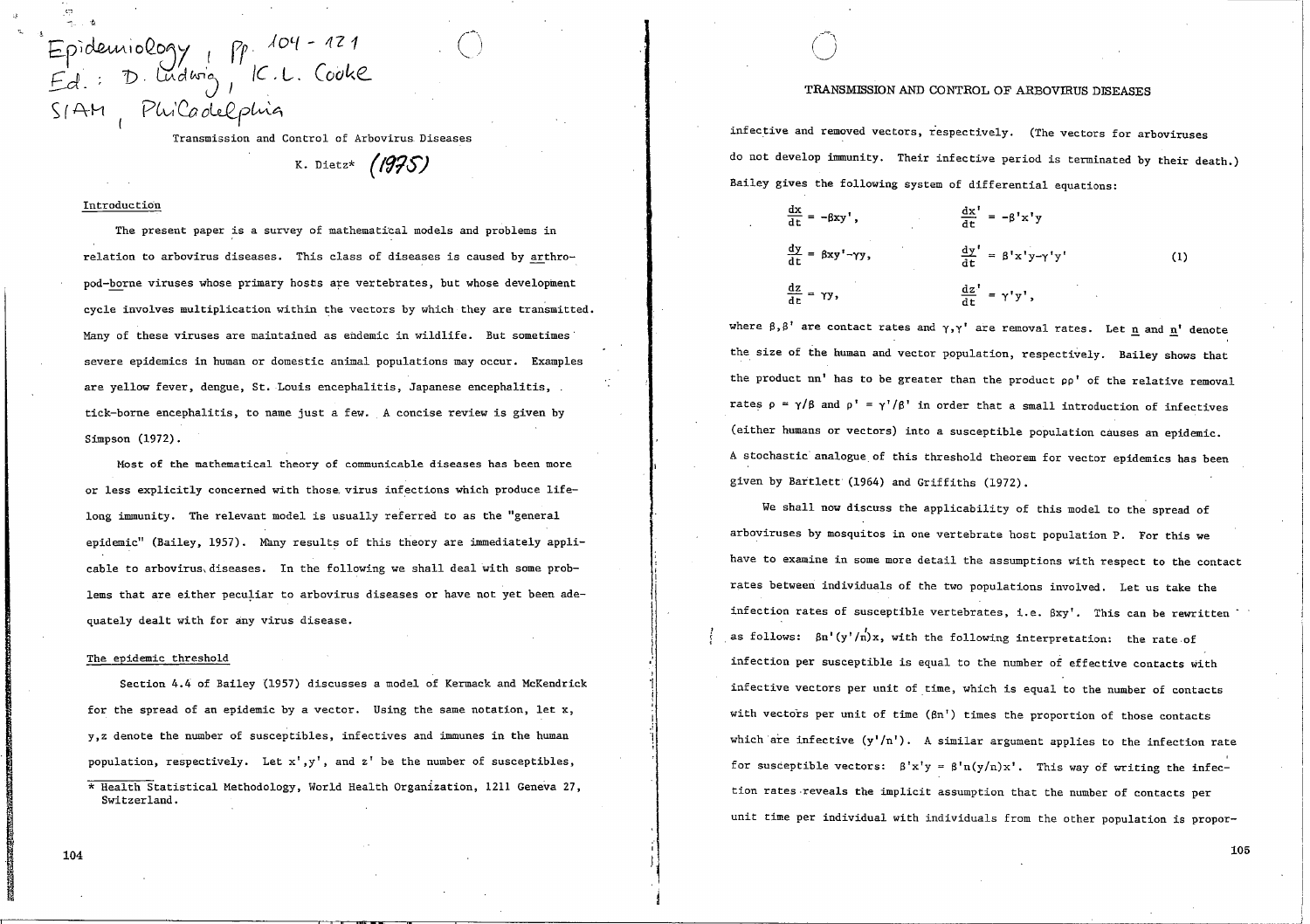#### TRANSMISSION AND CONTROL OF ARBOVIRUS DISEASES

DIETZ

tional to the size of the other population.

The female mosquito requires a blood meal for the maturation of the eggs. The frequency  $\psi$  of feeding depends on a number of factors, in particular climatic ones, but can be assumed to be constant as a first approximation. (Moon, 1973, takes into account climatic factors in calculating the infection rates of mosquitos.) Typical values are once every two or three days. Most mosquitos are rather catholic in their host choice. Let m denote the number of alternative hosts available as blood sources, weighed with the preferences of the mosquitos for the different types of blood sources, such that the probability for choosing an individual from P as a host is given by  $n/(n + m)$ . We assume that the host choices of a mosquito at subsequent feedings are independent of each other. Then an individual from P receives  $\psi(n'/n)\{n/(n+m)\}\$ bites per unit of time, and the mosquito takes  $\psi$ n/(n + m) blood meals from P per unit of time. Hence  $\beta = \beta' = \psi/(\eta + \pi)$ . Thus the threshold condition nn' > oo' can be written as

$$
R = \frac{nn'}{pp'} = \frac{\beta \beta' nn'}{\gamma \gamma'} = \frac{nn'p \frac{p}{\gamma} \sqrt{2}}{(n+m) 2\gamma \gamma'} > 1.
$$
 (2)

The quantity R is called the reproduction rate, since it represents the number of secondary cases that one case can produce if introduced to a susceptible population. This can be seen as follows: An infective introduced into P is bitten by  $\psi n'/(n + m)$  mosquitos per unit of time each of which distributes  $\psi$ n'/{(n + m) $\gamma'$ } bites into P during the rest of its life. This number has to be multiplied by the expected duration of the infective period of a case which is  $1/\gamma$ .

For  $m \gg n$ , (2) gives a lower bound for the product  $n'$ n, but for  $m \ll n$ , we get a lower bound for the ratio  $n'/n$ , i.e. a critical density of mosquitos with respect to man. In both cases large vector populations facilitate an

epidemic, whereas large vertebrate populations may or may not be required to cause an epidemic. It all depends on the ratio n/m which determines how many contacts are "wasted" on other populations.

It would be interesting to test experimentally whether the host choices at subsequent feedings of the mosquitos are independent of each other, and to explore theoretically the consequences of some forms of dependence, such as Markov dependence.

#### Critical population size for maintenance of the virus

In the vertebrate population life-long immunity is usually produced after one infection. Therefore the virus can only be maintained if it is transmitted to new susceptible hosts. This raises the problem of determining the critical size of a vertebrate population which is necessary to maintain a virus population in an endemic state, without the need for immigration of new infectives. In the case of measles, Bartlett (1960 a) arrived at an estimate of 250,000 to 300,000 for U.S. cities using epidemiological records, whereas Black (1966) considered this to be an underestimate on the basis of data from some Pacific islands. For chikungunya virus, de Moor and Steffens (1970) found a critical size of 4,000 individuals (primates) using simulations. An estimate of the critical population size could help in the identification of reservoir populations. For a discussion of this problem in relation to yellow fever in Trinidad see, for example, Spence et al. (1961).

Since we are now interested in stable endemic states, we have to introduce birth and death parameters into  $(1)$ . We assume that both the vertebrate and the vector populations are stable by setting the birth rates equal to the death rates. The death rate in the vertebrate population is denoted by  $\mu$  and for symmetry we replace y' by u' in the equations for the vector population.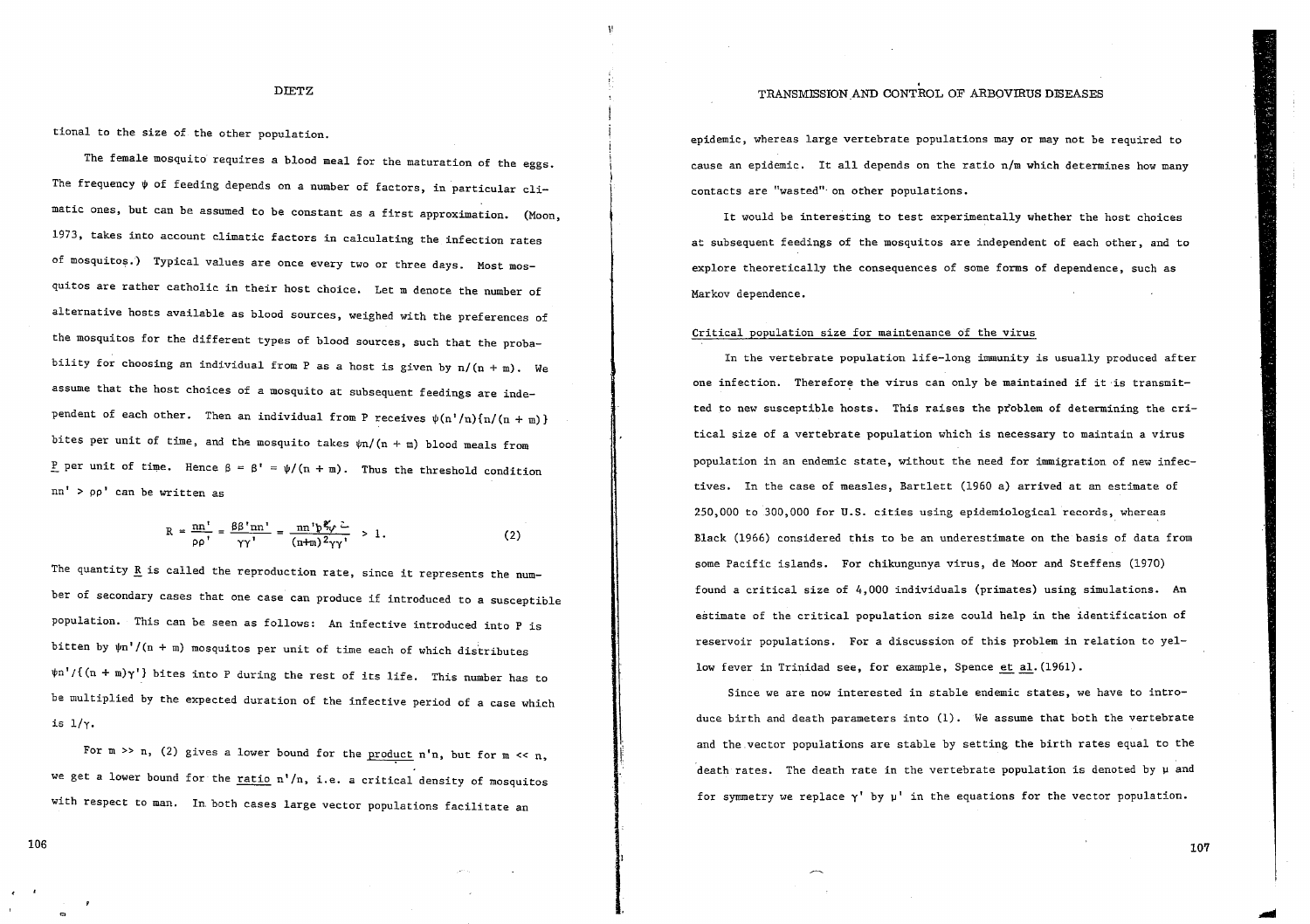Thus (1) is now replaced by the following set of equations:

$$
\frac{dx}{dt} = \mu n - (\beta y' + \mu)x, \qquad \frac{dx'}{dt} = \mu' n' - (\beta y + \mu')x',
$$
  

$$
\frac{dy}{dt} = \beta y' x - (\gamma + \mu)y, \qquad \frac{dy'}{dt} = \beta y x' - \mu' y', \qquad (3)
$$
  

$$
\frac{dz}{dt} = \gamma y - \mu z,
$$

where  $n = x + y + z$  and  $n' = x' + y'$ . One equilibrium is given by  $(x,y,z,jx',y')$ :  $(n,0,0; n',0)$  and another one by:

$$
x' = n'/(1 + b'y), y' = n'b'y/(1 + b'y),
$$
\n
$$
x = \frac{n(1+b'n/M)}{R+b'n/M}.
$$
\n(4.1)\n
$$
y = \frac{n(R-1)}{RM + b'n},
$$
\n(4.2)\n
$$
z = \frac{n(M-1)(R-1)}{RM + b'n},
$$
\n(4.3)\n(4.4)

o

where  $b' = \beta/\mu'$ ,  $M = (\mu + \gamma)/\mu$  and  $R = nn'\beta^2/((\mu + \gamma)\mu')$ .

In order for the second equilibrium to be stable the reproduction rate R has to be greater than one. The infective period has now length  $1/(\mu + \gamma)$ instead of  $\gamma$ . Taking this into account, it is justified to use the same symbol for  $\zeta$  as in (2). The quantity M is the ratio of the average life expectancy of a vertebrate host  $(1/\mu)$  to the average duration of the infective period. In order to obtain a rough estimate of the population size required **for the maintenance of the virus, we apply the following heuristic argument.**  The endemic average number of infectives y should be greater than some value y\* which would ensure that the time to extinction is "very" long. (In the stochastic analogue of (3)  $y = 0$  is an absorbing state, which is reached with probability one. In order to determine y\* in a stochastic model, one would have to impose some arbitrary lower bound on the mean time to extinction.) From  $(4.3)$  we see that the size of the vertebrate population occurs explicitly

#### TRANSMISSION AND CONTROL OF ARBOVIRUS DISEASES

twice. Term in the denominator can be written as folIows:

o

$$
b^{t} n = \frac{\beta n}{\mu^{t}} = \frac{\psi n}{\mu^{t} (n + m)} \tag{5}
$$

This quantity is the number of bites which one mosquito takes from individuals in P during its lifetime. We assume this quantity to be a constant, which we denote by a in the following. Hence, the stipulation  $y > y^*$  implies

$$
n > y^{\star}M \frac{1 + a/RM}{1 - 1/R} \tag{6}
$$

We shall now apply this formula to the simulation study of de Moor and Steffens '(1970). Unfortunately, they do not specify in their paper al'l the parameter,values chosen. But one can'estimate some of them approximately from the graphs. In their Fig. 7, the proportion of susceptible vertebrates (vervet monkeys, Cercopithecus aethiops, or baboons, Papio ursinus) reaches an endemic level of about  $10\%$  (for  $u' = 0.1$  in our notation). The life expectancy of the vertebrates is assumed to be three years and the infectious period is three days, hence  $M = 365$ . The quantity a is approximately 1.5. For  $x/n \approx 0.1$ , it follows from (4.2) that  $R \approx 10$ . Inserting these values into (6) one can conclude that  $y*$  must be approximately equal to 10 if the critical population size is 4,000, as the authors state.

Formula (6) yields immediately the result that the size of a human population, with a life expectancy of 60 years, would have to be 20 times larger, other things'being equal. It also suggests that the critical population size is fairly independent of R for R  $>> 1$ , but is inversely proportional to R - 1 for R close to one.

It would be interesting to determine the relationship between y\* and the expected time to extinction in a stochastic model.

#### Spatial spread of epidemics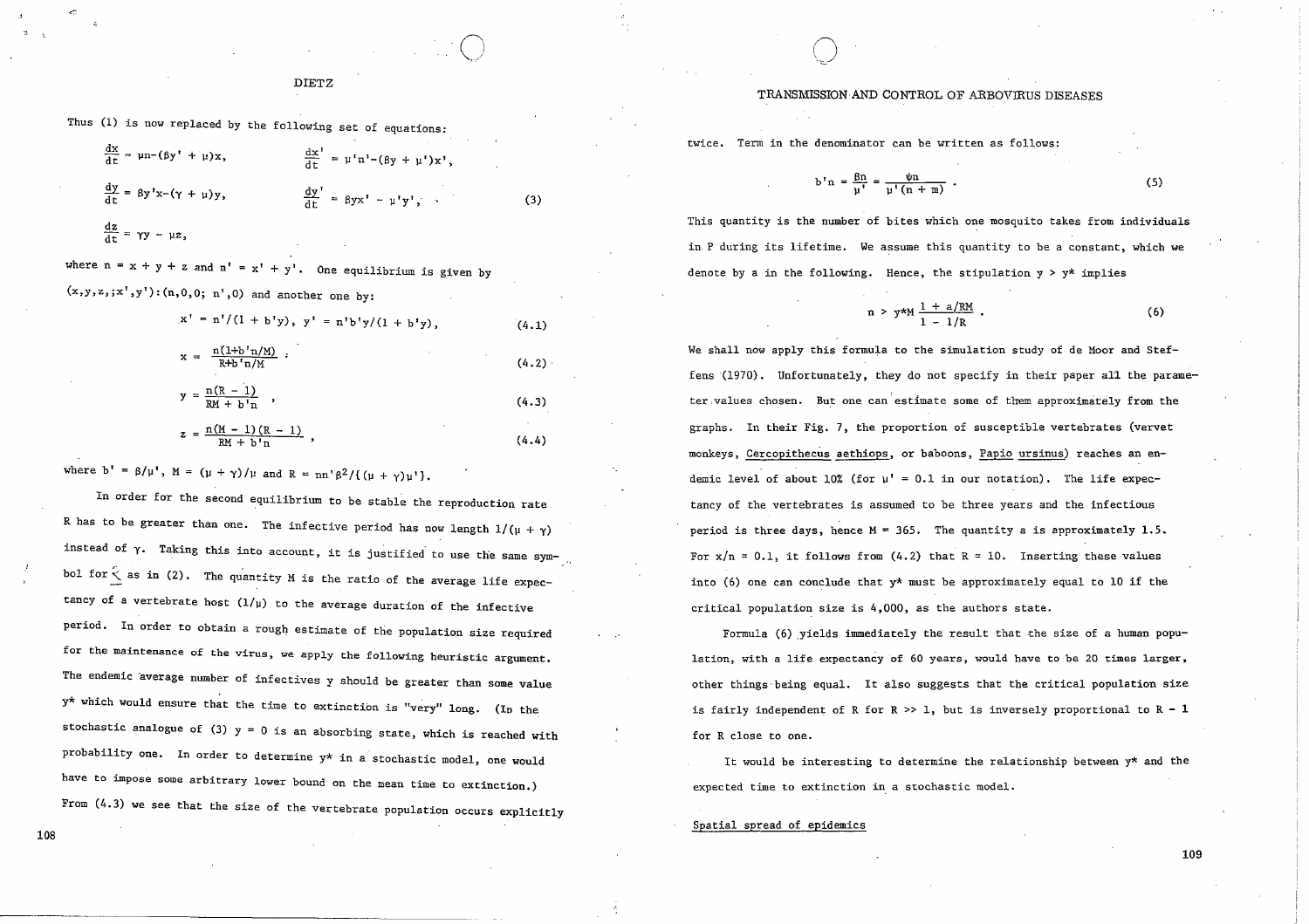Because of immunity or death resulting from a virus infection, the virus has to be transmitted to new susceptibles thus creating a travelling wave. This phenomenon of geographical spread has been treated mathematieally by a number of authors: Bartlett (1960b), Kendall (1965), Mollison (1972), Radeliffe (1973) and Noble (1974). The paper by Radcliffe deals with vectorborne infections whereas the others are concerned with epidemic spread by man-to-man contaet. A map in Smith (1971) shows the progress of a yellow fever epizootic in Central America which travelled in a linear manner between 1948 and 1954 from the Isthmus of Panama to Guatemala where it burnt out at the northern limit of the habitat of the maintenance host. It would be interesting to apply some of the available models for spatial epidemie spread to actual epidemics in order to relate the observed velocities to the epidemiological parameters of these models as Noble did in the case of plague. Some of these models for the spread of an epidemic along a line may be suitable for the description of the progress of yellow fever in monkey populations which inhabit gallery forests along river beds.

#### Hodels for age-specific prevalence of infection and disease

The models discussed so far describe the number of individuals in the various epidemiological states in a cross-seetional way, i.e. they deseribe averages over all age groups in a population. Since the pathégenicity of an  $/$  0 infection is frequently age-dependent, it is important to describe the agespecific distribution of individuals in the various epidemiological states. Another reason for this age-specific approach is the possibility of estimating epidemiological parameters from age-specific data. For simplicity we shall consider the case of man-to-man transmission. Then (3) reduces to

$$
\frac{dx}{dt} = n\mu - (\beta y + \mu)x,
$$

#### TRANSMISSION AND CONTROL OF ARBOVIRUS DISEASES

$$
\frac{dy}{dt} = \beta yx - (\gamma + \mu)y,
$$
 (7)  

$$
\frac{dz}{dt} = \gamma y - \mu z.
$$

We introduce the variables  $x(a,t)$ ,  $y(a,t)$ ,  $z(a,t)$ , denoting the number of sysceptibles, infectives and immunes of age a at time t. The system of ordi $u$ nary differential equations (7) has now to be replaced by a system of integrodifferential equations in an obvious manner:

$$
\frac{\partial x}{\partial a} + \frac{\partial x}{\partial t} = -\beta \int_0^\infty y(s,t) \, ds \, x(a,t) - \mu x(a,t),
$$
\n
$$
\frac{\partial y}{\partial a} + \frac{\partial y}{\partial t} = \beta \int_0^\infty y(s,t) \, ds \, x(a,t) - (\gamma + \mu) y(a,t),
$$
\n
$$
\frac{\partial z}{\partial a} + \frac{\partial z}{\partial t} = \gamma y(a,t) - \mu z(a,t),
$$
\n(8)

with the initial and boundary conditions

$$
x(a,0) = x_0(a), y(a,0) = y_0(a), z(a,0) = z_0(a),
$$
  
\n
$$
x(0,t) = n\mu, y(0,t) = 0, z(0,t) = 0.
$$
\n(9)

Since we are interested in endemic conditions, we look for stable solutions of (8) which are independent of time, i.e. we want to solve the system

$$
\frac{dx}{da} = -\beta \int_0^{\infty} y(s) ds x(a) - \mu x(a),
$$
  

$$
\frac{dy}{da} = \beta \int_0^{\infty} y(s) ds x(a) - (\gamma + \mu) y(a),
$$
 (10)  

$$
\frac{dz}{da} = \gamma y(a) - \mu z(a),
$$

for the initial condition

$$
x(0) = n\mu, \ y(0) = 0, \ z(0) = 0. \tag{11}
$$

We introduce the new variables  $u = x/K$ ,  $v = y/K$  and  $w = z/K$ , where  $K = x + y + z$ . From (10), by adding the equations, we get a differential equation for K.

$$
\bf 111
$$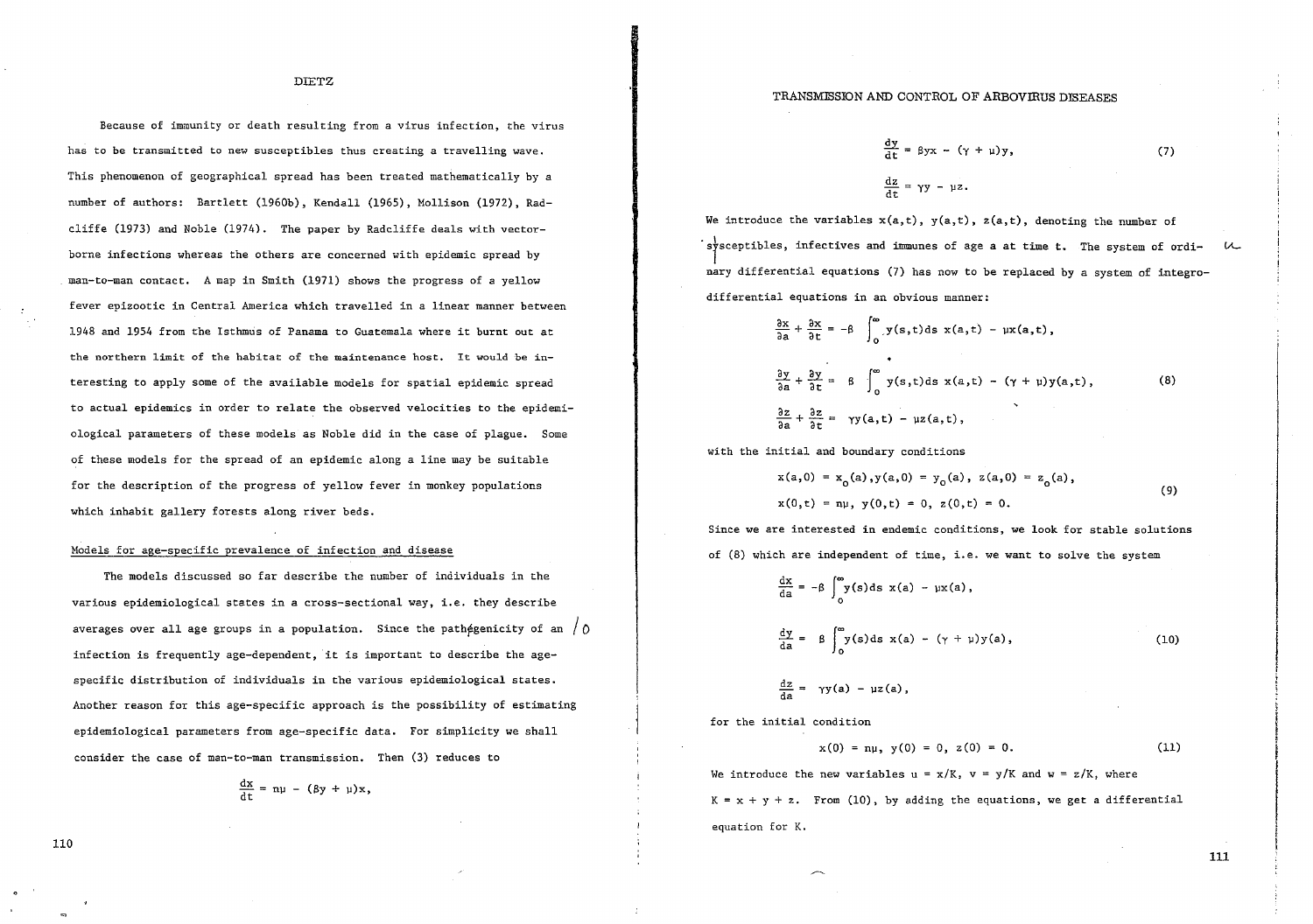$$
\frac{dK}{da} = -\mu K \tag{12}
$$

with  $K(0) = ny$ . Hence  $K(a) = nye^{-\mu a}$  and

$$
\frac{du}{da} = -\beta n \int_0^\infty v(s) \mu e^{-\mu s} ds u(a),
$$
  

$$
\frac{dv}{da} = \beta n \int_0^\infty v(s) \mu e^{-\mu s} ds u(a) - \gamma v(a),
$$
 (13)  

$$
\frac{dw}{da} = \gamma v(a),
$$

with the initial conditions  $u(0) = 1$ ,  $v(0) = w(0) = 0$ . Let

$$
\lambda = \beta n \int_0^\infty v(s) \, \mu e^{-\mu s} \, ds. \tag{14}
$$

If (13) has a non-trivial non-negative solution, then  $\lambda$  is a positive constant, and (13) is reduced to a system of linear equations with the solutions  $u(a) = e^{-\lambda a}$ 

$$
\mathbf{v}(\mathbf{a}) = \begin{cases} \lambda(e^{-\lambda a} - e^{-\gamma a}) / (\gamma - \lambda) & \text{for } \gamma \neq \lambda, \\ \lambda a e^{-\lambda a} & \text{for } \gamma = \lambda, \end{cases}
$$
(15.1)  

$$
\mathbf{w}(\mathbf{a}) = \begin{cases} 1 - (\gamma e^{-\lambda a} - \lambda e^{-\gamma a}) / (\gamma - \lambda) & \text{for } \gamma \neq \lambda, \\ 1 - e^{-\lambda a} (1 + \lambda a) & \text{for } \gamma = \lambda. \end{cases}
$$
(15.3)

Using (14) and (15.2) we can derive a condition for the existence of a positive solution for v. Putting (15.2) into (14) and cancelling the trivial solution  $\lambda = 0$ , we get

$$
\lambda = \mu \left( \frac{g_n}{\gamma + \mu} - 1 \right). \tag{16}
$$

If we denote the life expectancy of an individual  $1/\mu$  by L and the reproduction rate of the infection  $\beta n/(\gamma + \mu)$  by R, then (16) can be rewritten as

$$
= (R-1)/L,
$$

 $(17)$ 

or, if we denote the average age  $1/\lambda$  at which an individual contracts the

#### TRANSMISSION AND CONTROL OF ARBOVIRUS DISEASES

infection by A, then we have

$$
A. \t(18)
$$

The condition for  $\lambda$  or v to be positive is naturally  $R > 1$ . If  $\bar{u}$ ,  $\bar{v}$ ,  $\bar{w}$ , denote the average proportions of susceptibles, infectives and immunes, we get

 $R = 1 + L/2$ 

$$
\bar{u} = 1/R,
$$
  
\n
$$
\bar{v} = (1 - 1/R)/M,
$$
  
\n
$$
\bar{v} = (1 - 1/R)(1 - 1/M).
$$
 (19)

where  $M = (\mu + \gamma)/\mu$ , as above. The fact that the average proportion of susceptibles in an endemic equilibrium state equals 1/R is intuitively obvious: At equilibrium, each case should produce on the average one secondary case. If  $u = 1$ , then one case can produce R secondary cases. If  $u$  is less than one, then a proportion of  $1 - u$  contacts are "wasted" on non-susceptibles, such that the reproduction rate is actually Ru. At equilibrium, u has therefore to take the value  $1/R$ . From this follows that one can estimate the proportion of susceptibles in the total population and hence the reproduction rate if one only knows the proportion of susceptibles u(a) at a particular age  $a_0$ . From (15.1) one determines  $A = 1/\lambda$ , and (18) yields R, assuming the life expectancy is known. For example, London and Yorke (1973) quote that at the age of 20 years 68% have acquired chickenpox and 50% have acquired mumps. Assuming a life expectancy of 70 years, we get the reproduction rates 5 for chickenpox and 3.4 for mumps. It is to be noted that these calculations assume age-independent death rates, i.e. an exponential age distribution, but they could easily be generalized for arbitrary stable age distributions.

The equations (15) describe not only the age distribution of individuals in the three epidemiological states if they are examined in a cross-sectional survey at a particular time but also the transitions between the states in a cohort followed longitudinally. The variable a is then to be interpreted as

112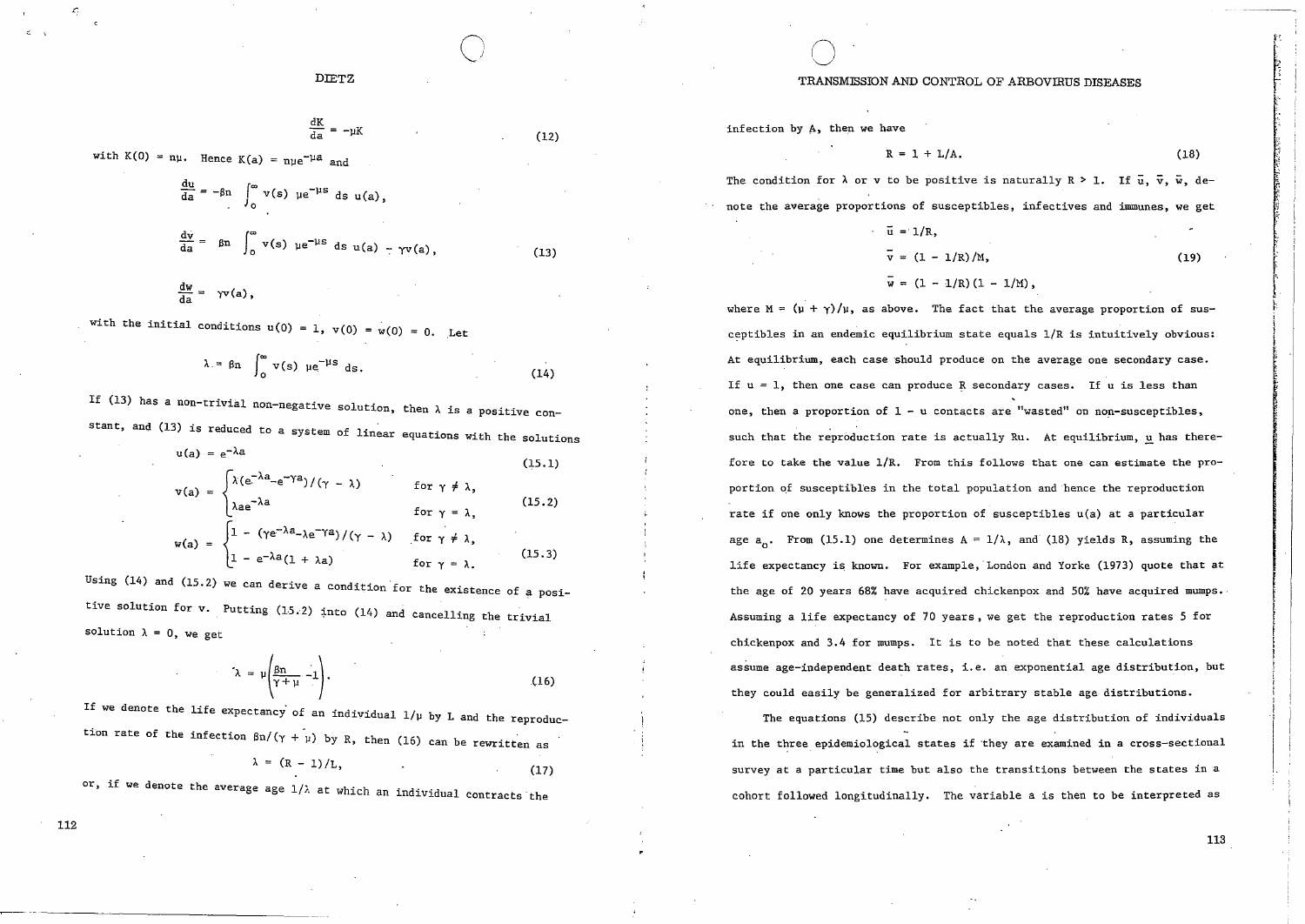#### TRANSMISSION AND CONTROL OF ARBOVIRUS DISEASES

DIETZ

time. Since  $\gamma$  is usually much larger than  $\lambda$ , the proportion of immunes may be approximated by

 $w(a) = 1 - e^{-\lambda a}$  (20)

This is the so-called "simple catalytic curve" which is usually fitted, to the proportion of immunes. The book of Nuench (1959) contains many examples, including yellow fever.

We now turn to the models for age-specific disease prevalence. Not every infection causes disease and the probability of pathogenesis depends on many factors, including age. Bolshev and Kruopis (1969) propose some kind of queuing model to describe the age-specific disease prevalence of tick-borne encephalitis and fit their model to data collected in the Southern taiga of Western Siberia. They make certain assumptions about temporary immunity which influences the probability that an infection produces symptoms. Fisher and Halstead (1970) compare two models for the pathogenesis of dengue hemorregic fever. The basic assumption is that infections of one type of dengue virus sensitize an individual so that subsequent infections with another type may elicit a hypersensitivity reaction causing the disease, provided that the infections occur within a certain interval. One of their models ("the double sequential model") assumes that a person may be sensitized already by one infection, whereas the tripIe sequential model requires two types of infections. They fit both models to age-specific data collected in Bangkok and find that the double sequential model gives a good fit when it was assumed that primary and secondary infections had to accur within a period of five years.

In this context of interaction of viruses it may also be mentioned that there is some evidence that some viruses may produce protection against yellow fever. (See, e.g. Theiler and Downs, 1973, Chap. 21.) This may have implications on the advisability of vector control. Some simulation models

have already been developed for the interaction of viruses (e.g. Elveback et al., 1971), but the epidemiological consequences of cross-immunity do not seem to have been studied so far mathematically.

In concluding this section we demonstrate by an example that a reduction of infection incidence may cause an increase of disease incidence. (See e.g. Bang, 1974). Let the probability of contracting the disease given infection at age a be determined by a constant  $w^*$  times the cumulative distribution function G(a) of the gamma distribution with density  $\beta^{\alpha}a^{\alpha-1}e^{-\beta}a/\Gamma(\alpha)$ . Then the proportion D of the population which contracts the disease is given by

$$
D = w^* \int_0^{\infty} e^{-\mu a} \lambda e^{-\lambda a} G(a) da
$$
  

$$
= \frac{w^* \lambda}{\lambda + \mu} \left( \frac{\beta}{\lambda + \mu + \beta} \right)^{\alpha},
$$
 (21)

where  $\lambda$  is the infection incidence and  $\mu$  is the death rate. One can easily verify that D is a unimodal function of  $\lambda$ . Thus, for  $\lambda_1$  greater than  $\lambda_0$ with  $D'(\lambda_0) = 0$  one would only decrease D if one made  $\lambda$  even greater or by reducing it to a value  $\lambda < \lambda_0$  such that  $D(\lambda) < D(\lambda_1)$ .

#### Vaccination and vector control

Recently, a number of authors have applied control theory to the general epidemic: Abakuks (1974), Gupta and Rink (1973), Hethcote and Waltman (1973) and Morton and Wickwire (1974). All these papers are concerned with an optimal vaccination strategy to be applied after a certain number of infectives have entered a susceptible population, i.e. they only consider actions to be taken during one isolated outbreak. Very little has so far been done however towards a theory of vaccination strategies in an endemic situation which would have to take into account birth and death rates of hosts, etc. Smith (1970) specifies a critical proportion to be vaccinated in order to control an infection. Let R be the reproduction rate of the infection if the total

114

 $k<sub>1</sub>$  $\cdots$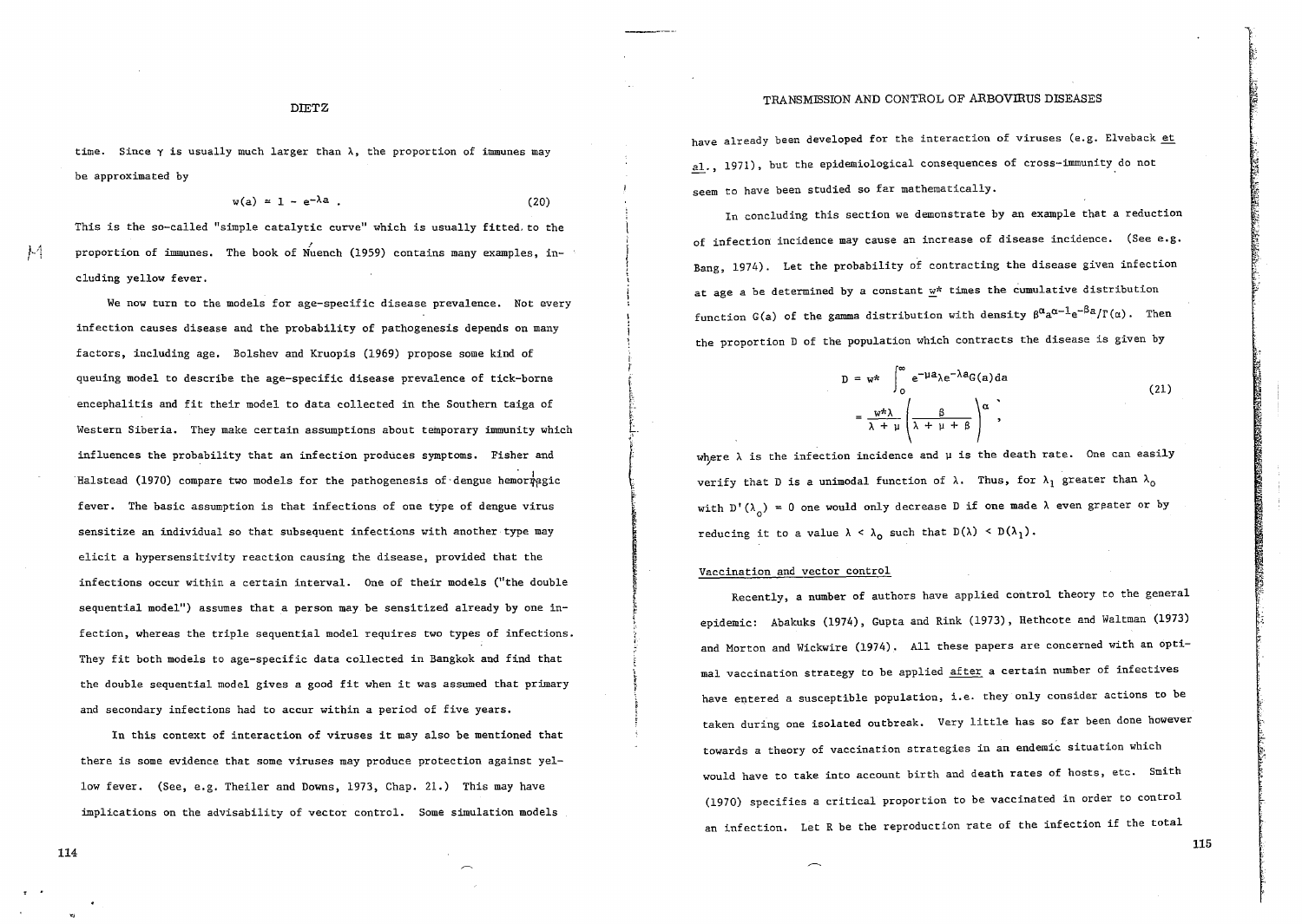population is susceptible. In order to reduce the effective· reproduction rate to a value less than one, the proportion of susceptibles has to be 1ess than 1/R, hence if we denote the proportion to be vaccinated by  $p = 1 - u$ , then p has to satisfy

 $p > 1 - 1/R.$  (22)

o

(Fig. 1. in Smith, 1970, plots the inverse relationship  $R = 1/(1 - p)$ .) Smith proposes to estimate R by  $1/u_{\infty}^{\rightarrow}$ , where  $u_{\infty}$  is the proportion of susceptibles after Ehe termination of an epidemic. For example, he quotes reports according to which urban ye1low fever epidemic ceased when 65-48% had become immune, i.e. when 35-52% susceptibles remained, from which he gets an estimate of R between about 2 and 3. The theory of the deterministic general epidemic.yields however the following relationship between the reproduction rate Rand the proportion of susceptibles remaining:

$$
R = \frac{1}{1 - u_{\infty}} \ln \frac{1}{u_{\infty}},
$$
 (23)

which can easily be derived from Eq. (4.18) in Bailey (1957) when we set  $R = n/\rho = n\beta/\gamma$ . Thus, for u between 35-52% we get from (23) that R has to be between 1.36 and 1.62. If we take the upper limit for R, then (22) implies that a vaccination coverage of 38.3% would have been sufficient to prevent the epidemic, whereas the formula suggested by Smith would require a coverage of 65%.

Many vaccines lose their protective action and thus the need for revaccination has to be taken into account if a certain level of herd immunity is to be maintained. An optimal·vaccination strategy could be determined as a solution of the following problem: Let  $\pi(a)$  be the rate at which an individual of age a is to be vaccinated. In a stationary situation the equations (13) for the age-specific proportions of susceptibles and infectives are

#### TRANSMISSION AND CONTROL OF ARBOVIRUS DISEASES

generalized to include vaccination and loss of protection:

 $\bigcirc$ 

$$
\frac{du}{da} = -\beta n \int_0^{\infty} v(s)u e^{-\mu s} ds \cdot u(a) - \pi(a)u(a) + \delta p(a),
$$
  

$$
\frac{dv}{da} = \beta n \int_0^{\infty} v(s) u^{-\mu s} ds \cdot u(a) - \gamma v(a),
$$
  

$$
\frac{dp}{da} = \pi(a)u(a) - \delta p(a),
$$
  

$$
\frac{dw}{da} = \gamma v(a),
$$

where  $p(a)$  is the proportion protected by vaccination and  $\delta$  is the rate of loss of protection. The problem is to find  $\pi(a)$  such that some cost function which includes costs of vaccination and costs of disease caused by the infection is minimized:

$$
\int_0^\infty f(v(a)\cdot G(a), \pi(a))\mu e^{-\mu a} da.
$$

With particular reference to the control of Japanese encephalitis, Wada (1972 a,b) studied the effect of vaccination of pig populations, taking into account maternal antibodies. A more general problem would be to look into the optimal allocation of resources into vaccination and vector control as a combined strategy.

#### Periodicity of outbreaks

T

We have to distinguish between populations below and above the critical size for the maintenance of the infection. In the first case, the number of infectives is reduces to zero after an epidemie and the introduction of new infectives is necessary to start a new epidemie. The probability that a new epidemic will occur depends on the number of susceptibles born since the termination of the previous epidemic. Radcliffe (1974 a) has derived an explicit formula for the distribution of the interval between yellow fever epidemies.

ຕ. **,** 

(24)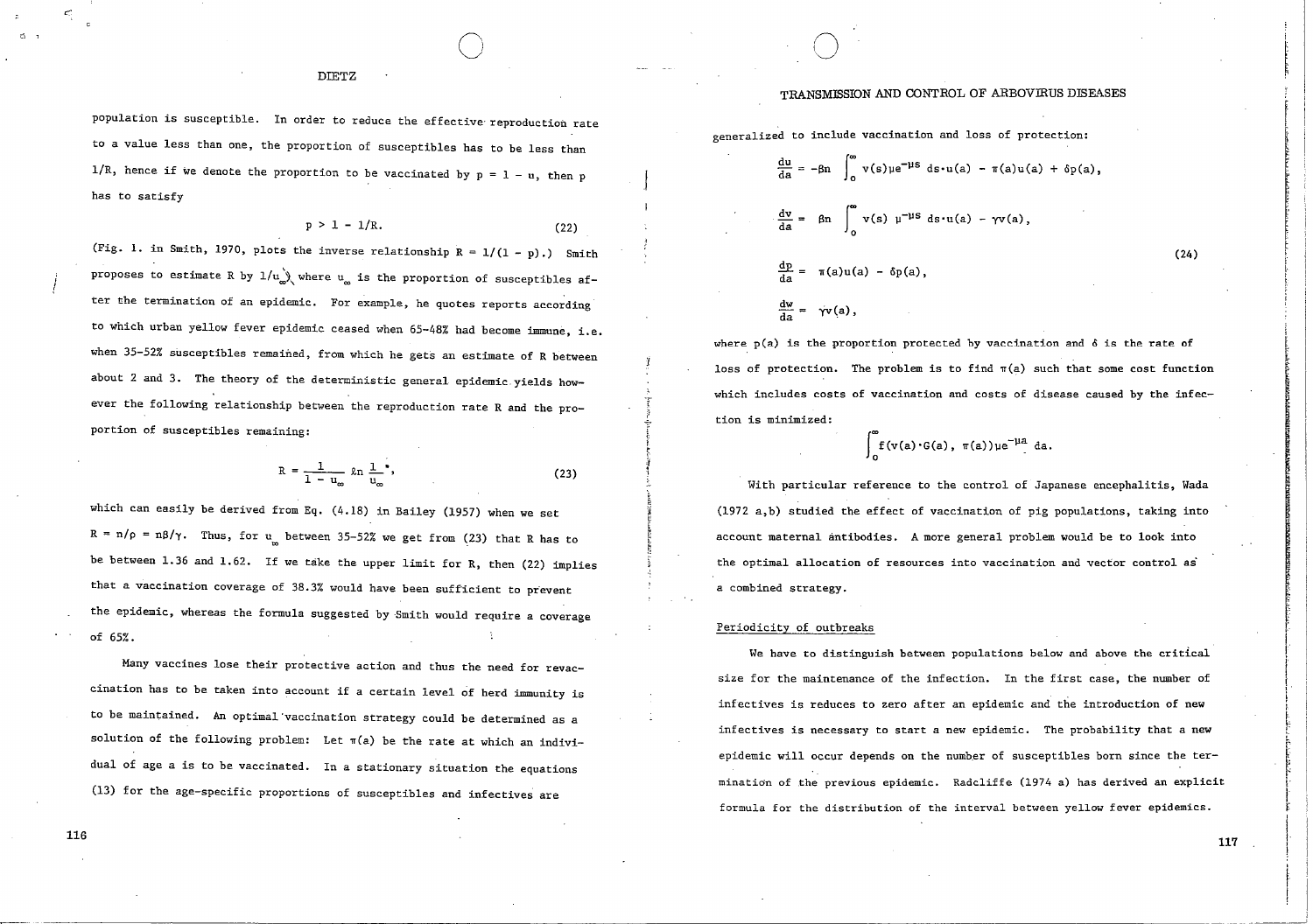### TRANSMlSSION AND CONTROL OF ARBOVIRUS DISEASES

e and the control of the State State of the State of the Control of the Control of the Control of the Control of

DlETZ

The second case refers to regular oscillations around the endemic level with a period of more than one year as it is observed, e.g. for measles in large cities (London and·Yorke, 1973), where a two-year period predominates. Other virus diseases in the same places show oscillations of one year period. In Section 8.22 of Bailey (1957) the effect of seasonal variation in the contact rate ß is discussed, and it is concluded that this causes forced oscillations of y with the same frequency as the contact rate. If one applies the same approach however to the model described by (7), i.e. with the death rate µ included, then one can show the persistence of a biennial cycle for a certain range of Rand for large enough amplitudes. If we linearize (7) around the equilibrium  $(\underline{x}_{0}, \underline{y}_{0}) = (\underline{n}/\underline{R}, \underline{n}(1 - 1/\underline{R})/\underline{M})$  by setting

$$
x = x_0(1 + \xi), \ y = y_0(1 + \eta), \tag{26}
$$

 $T_{\rm{max}}$ 

八.

 $\mathcal{Y}_{\mathcal{F}_{\mathcal{A}}}$  $\mathcal{Y} \subset \mathbb{C}$ 

we get the second order differential equation for n:

$$
\frac{d^2\eta}{dt^2} + \mu R \frac{d\eta}{dt} + \left(\gamma + \mu\right)(R - 1)\eta = 0. \tag{27}
$$

The solution of (27) is an oseillation with frequeney

$$
\omega = \sqrt{\mu(\gamma + \mu)(R - 1) - \mu^2 R^2 / 4}
$$
 (28)

provided that

*A-\.*  !

$$
2(M - \sqrt{M(M-1)}) < R < 2(M + \sqrt{M(M-1)}). \tag{29}
$$

If the contact rate  $\beta$  undergoes a seasonal variation which can be described by  $\beta(1 + r \cos \nu t)$ , then one could expect a subharmonic resonance of order 2 if *v* were close to 2., This allows the estimation of the reproduction rate R for which a two-year period is likely for given  $\mu$  and  $\gamma$ :

$$
R \approx 1 + \frac{v^2}{4\mu(\gamma + \mu)} \tag{30}
$$

Numerieal integration of (7) was earried out with the following parameters values:  $n = 10^7$ ,  $\mu = 0.00004$  per day = 1/68.5 per year and  $\gamma = 1/14$  per day. If the contact rate has aperiod of one year, v has the value of 0.0172 per

day. Hence (30) yields for R approximately the value 27. Setting the relative amplitude r of ß at 10% the ratios of the total number of eases in two successive years had the following values:

R 20 25 30 35 40 1.0 3.2 8.4 14.2 1.0

For 5% amplitude, these ratios were all elose to one. It is surprising to find that for the large reproduetion rate 40 the two-year pattern reverts to a one-year pattern. For R around 27 the shape of the epidemie eurve showed only one peak in two years, whereas for  $R = 25$  two peaks of different height occurred. A more detailed description of the results will be given elsewhere. It would be interesting to apply the asymptotic'methods of nonlinear oscillation theory to a generalization of  $(7)$  which includes a vector population. For a simple malaria model, Radcliffe (1974 b) has calculated the eigenfrequency of the system. The interesting phenomena of subharmonie resonance of endemics have not yet been adequately investigated.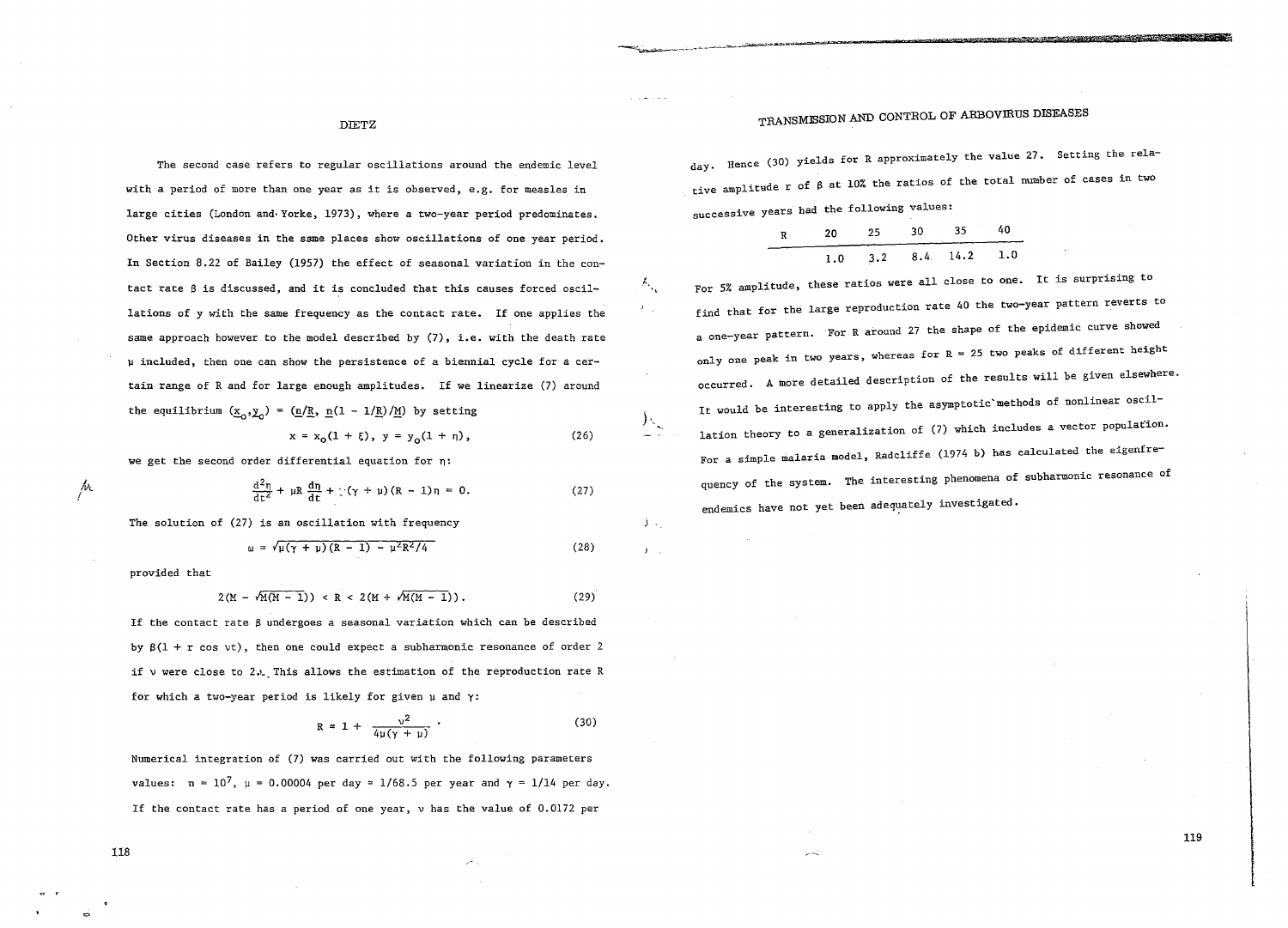#### BIBLIOGRAPHY

Abakuks. A. (1974). Optimal immunization policies for epidemics. Adv. Appl. Prob. 6:494-511.

Bailey, N.T.J. (1957). The Mathematical Theory of Epidemics. London: Griffin.

Bang, F.B. (1974). Evolutionary aspects of interactions between human host and virus populations. Amer. J. Epidem. 99:182-9.

Bartlett, M.S. (1960a). The critical community size for measles in the United States. J. R. Statist. Soc. Ser. A. 123:37-44.

Bartlett, M.S. (1960b). Stochastic Population Models in Ecology and Epidemiology. London: Griffin.

Bartlett, M.S. (1964). The relevance of stochastic models for large-scale epidemiological phenomena. Appl. Statist. 13:2-8.

Black, F.L. (1966). Measles endemicity in insular populations: critical community size and its evolutionary implications. J. Theor. Biol. 11:207-211.

Bolshev, L.N. and Kruopis Y.L. (1969). On the modelling of epidemic processes. Lietuvos matematikos rinkinys 9:243-253. (In Russian)

Elveback, L., Ackerman, E., Gatewood, L. and Fox, J.P. (1971). Stochastic two-agent epidemic simulation models for a community of families. Amer. J. Epidem. 93:267-280.

Fisher, D.B. and Halstead, S.B. (1970). Observations related to pathogenesis of dengue hemorrhagic fever. V. Examination of age-specific sequential infection rates using a mathematica model. Yale J. Biol. Med. 42:329-349.

Griffiths, D.A. (1972). A bivariate birth-death process which approximates to the spread of a disease involving a vector. J. Appl. Prob. 9:65-75.

Gupta, N.K. and Rink, R.E. (1973). Optimal control of epidemics. Math. Biosci.  $18:383-396$ .

Hethcote, H.W. and Waltman, P. (1973). Optimal vaccination schedules in a deterministic epidemic model. Math. Biosci. 18:365-381.

Kendall, D.G. (1965). Mathematical models for the spread of infection. In Mathematics and Computer Science in Biology and Medicine, 213-225. London: H.M.S.O.

London, W.P. and Yorke, J.A. (1973). Recurrent outbreaks of measles, chickenpox and mumps I: Seasonal variation in contact rates. Amer. J. Epidem. 98: 453-468.

Mollison, D. (1972). The rate of spatial propagation of simple epidemics. Proc. Sixth Berkeley Symp. Math. Statist. and Prob. 3:579-614.

#### TRANSMISSION AND CONTROL OF ARBOVIRUS DISEASES

Moon. T.E. (1973). A statistical model of the basic infection cycle of Western equine encephalitis virus. (Ph.D. Thesis: University of California. Rerkeley.)

Moor, P.P. de and Steffens, F.E. (1970). A computer simulated model of an arthropod-borne virus transmission cycle, with special reference to chikunounva virus. Trans. Roy. Soc. Trop. Med. Hyg. 64:927-934.

Morton, R. and Wickwire, K.H. (1974). On the optimal control of a deterministic epidemic. Adv. Appl. Prob. 6:622-635.

Muench, H. (1959). Catalytic Models in Epidemiology. Harvard University Press.

Noble. J.V. (1974). Geographical and temporal development of plagues. Nature 250:726-729.

Radcliffe, J. (1973). The initial geographical spread of host-vector and carrier-borne epidemic. J. Appl. Prob. 10:703-717.

Radcliffe, J. (1974a). A note on the recurrence of yellow fever epidemics in urban populations. J. Appl. Prob. 11:170-173.

Radcliffe, J. (1974b). The periodicity of endemic malaria. J. Appl. Prob.  $11:562 - 567$ .

Simpson, D.J.H. (1972). Arbovirus diseases. Brit. Med. Bull. 27:10-15.

Smith, C.E.G. (1970). Prospects for the control of disease. Proc. Roy. Soc. Med. 63:1181-1190.

Smith, C.E.G. (1971). Human and animal ecological concepts behind the distribution behavior and control of yellow fever. Bull. Soc. Path. Exot. 64:683-92.

Spence, L. Downs, W.G., Boyd, C. and Aitken, T.H.G. (1961). Description of human yellow fever cases seen in Trinidad, 1959. West Ind. Med. J. 10:54-58.

Theiler, M. and Downs, W.G. (1973). The Arthropod-Borne Viruses of Vertebrates. New Haven and London: Yale University Press.

Wada, Y. (1972a). Theoretical model for Japanese encephalitis epidemic. Trop. Med. 14:41-54. (In Japanese.)

Wada, Y. (1972b). Theoretical considerations on the effect of pig immunization as preventive measures for Japanese encephalitis. Trop. Med. 14:141-163. (In Japanese.)

Ċ.